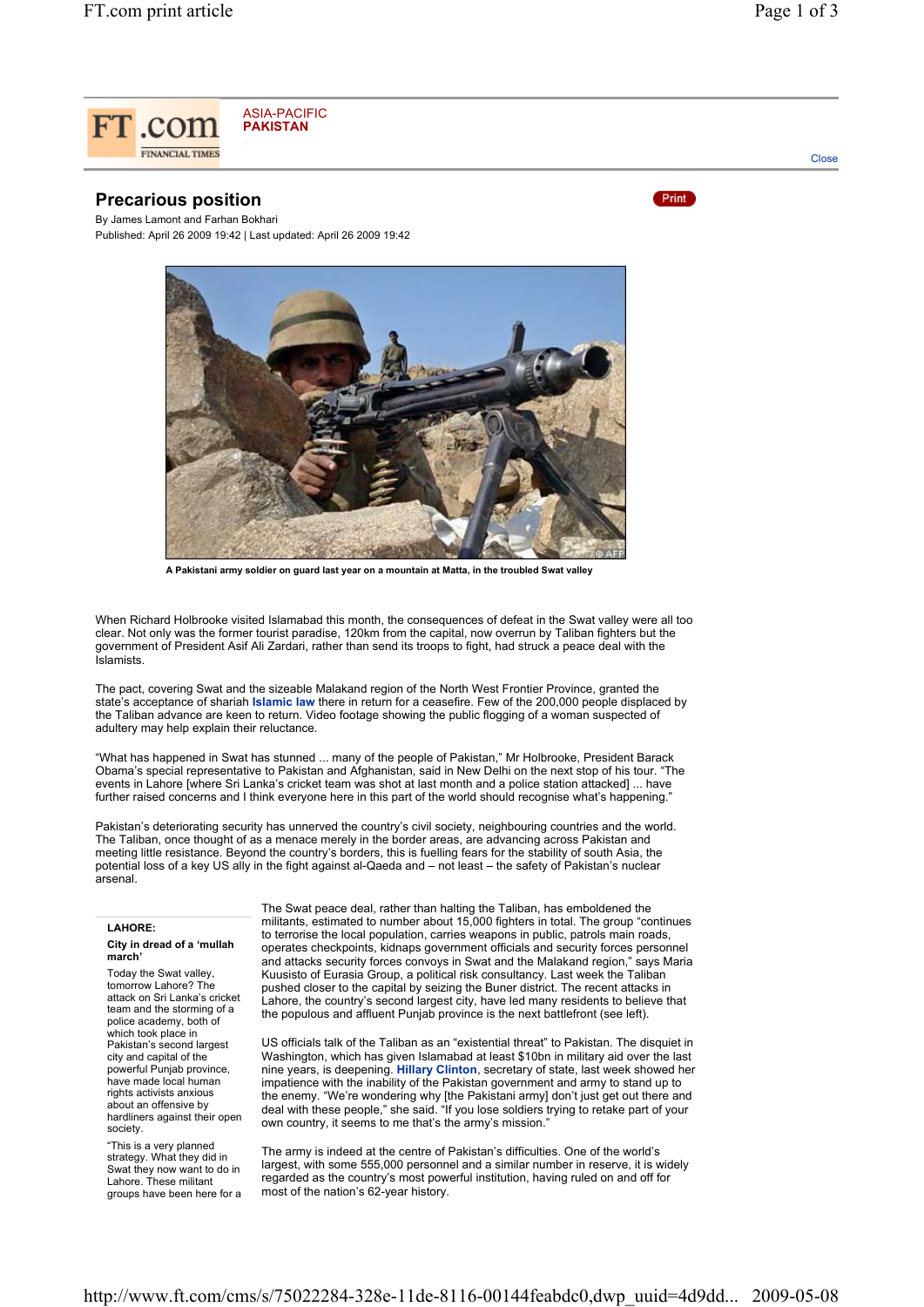very long time," says Hina Jillani, a human rights lawyer.

Finding a unity of purpose among Pakistan's civil society is difficult. In a dusty auditorium belonging to the Human Rights Commission of Pakistan, an assembly of lawyers, teachers, writers and hotel managers try to agree on a plan of action. But not everyone sees the threat in the same way. Some blame foreign imperialists; others political rightwingers.

"We need to unite everyone to fight," says activist Fouzia Saeed. "This means that there must be a focus on the Taliban." To this end, she had thousands of stickers printed that read: *Taliban bhagao, awam bachao* – "Force back the Taliban and save the people".

Many commentators say the fight will not be won by military might. The Taliban will be checked only when civil society rejects it and puts greater pressure on the government to defend liberal values against those promoting theocracy. Civil activists, though vocal, have yet to mobilise a popular movement against Islamist militancy.

"The Punjab still has enough strength to beat back the Taliban even though many Islamic militants have flourished in this province during the past 30 years," says a retired senior police officer. "Punjab is not the North West Frontier Province."

Across town, news of Taliban militants seizing parts of the NWFP is greeted very differently. Guests at a dinner party hosted by a local industrialist anxiously exchange notes on how to emigrate and transfer their assets. They intend fleeing what they predict will be a period of bloodshed and a divided country. "I don't want to have the mullahs march into my home," says one businessman.

In Islamabad, Pakistan's capital, cries of "Al-Jihad" (the holy war) resonate in its red mosque where more than 100 people were killed two years ago when the military fought Islamic militants. Militant fervour was revived this month when Abdul Aziz, the mosque's firebrand preacher, was released from captivity under orders from Pakistan's Supreme Court.

Stung by the criticism, General **Ashfaq Pervez Kiyani** , Pakistan's US-trained army chief, on Friday defended the resolution and capability of his forces. Outsiders, he insisted, were mistaken in confusing an operational pause in the campaign with a desire to seek compromise.

But speak to civilian leaders and senior military officers and each side admits the army does not have much stomach for this fight. Why do the armed forces, so well resourced and capably led, appear unwilling to protect the country – and what can be done? Extensive interviews conducted by the Financial Times reveal a range of problems threatening cohesion.

First is a sense that the nation is merely providing cannon fodder. Pakistan, the leaders complain, has lost more troops – about 2,000 – in the US-led war against terror than Nato forces on the other side of the border in Afghanistan. "That means we are paying a heavy price," says Yousuf Raza Gilani, prime minister. "The border terrain is long – 2,500km – and the terrain is so difficult, and we have deployed more than 150,000 troops to guard it."

Second, more and more low-ranking troops view the conflict as a civil war and are reluctant to fight people often seen as brothers. On the streets, civilians share the ambivalence. The fighting on the Afghan border is a US war, not Pakistan's, they say. Seething resentment towards Washington intensifies whenever a drone – an unmanned bomber aircraft – strikes on Pakistani soil.

The military establishment also has longstanding loyalties to militants. Although prepared to withdraw its support for groups it once sponsored to cause trouble in Afghanistan and India, the army cannot bring itself to close them down entirely or destroy them. Instead it prefers to monitor them.

"The danger to Pakistan is fundamentally that the army has been Islamised over the long term. For them, jihad is the guiding principle," says one western diplomat. "They have been so closely married to the cause of Islamic militancy that there are questions over their determination to fight. Does a mother ever kill its own child?

Third, a lack of engagement by other arms of the government can mean that military successes are often quickly reversed. A top commander complains that, once the army has cleared an area of militants, law enforcement and development agencies fail to make good the gains and the militants reassert themselves.

Fourth, and perhaps most crucially, combating a growing militant threat is not top of the day's orders at national military headquarters in Rawalpindi, south of Islamabad. For the army, the principal enemy remains India. The big threat to Pakistan's security, as seen by the military, lies on the eastern border, where it maintains its largest concentration of troops and equipment.

The threat from within, in spite of high-profile militant attacks on government buildings and other installations, goes barely recognised by a security apparatus that has for so long defined itself against its larger neighbour. "The military leaders cannot focus on the internal threat. They are still focused on the external [Indian] threat. They are not understanding the gravity of the internal changes, says Talaat Masood, a retired general.

Civil society leaders say Pakistan can no longer play the victim of someone else's war. "Terrorism is the number one issue in this country. And yet there are still competing priorities," says Hina Jillani, a human rights lawyer in Lahore. "Pakistan's problem is not equipping a military for a war situation. We have to equip the security forces for internal armed conflict and a guerrilla war."

But in what shape are Pakistan's forces to take this step, without either haemorrhaging further loyalty in the lower ranks or tipping the country into yet another military dictatorship? Some of the portents are good. Not only has the army received considerable financial support from the US since 2001 but its links with western militaries and intelligence agencies go back rather longer. Washington forged stronger ties with Pakistan in the 1980s amid the Soviet occupation of neighbouring Afghanistan. Gen Kiyani has so far displayed no appetite to rule himself.

Yet in spite of its size and US support, the army is far from insuperable. Swat clearly demonstrated its Achilles heel. Some local commentators say the peace deal with the Taliban was irresponsible because it was signed out of weakness after a military defeat. Another says the west is asking the army to turn 180 degrees, adding that Inter-Services Intelligence, the military intelligence agency, despite its links with militant groups led by Afghan leaders Jalaludin Haqqani and Gulbuddin Hekmatyar is an essential partner for tackling terrorism. At the same time, a realisation is growing that "extremist groups are now doing more

harm than good. They have now started to cause harm to Pakistan and the people of Pakistan."



Teresita Schaffer of the Washington-based Center for Strategic and International Studies agrees. "The military is passionately